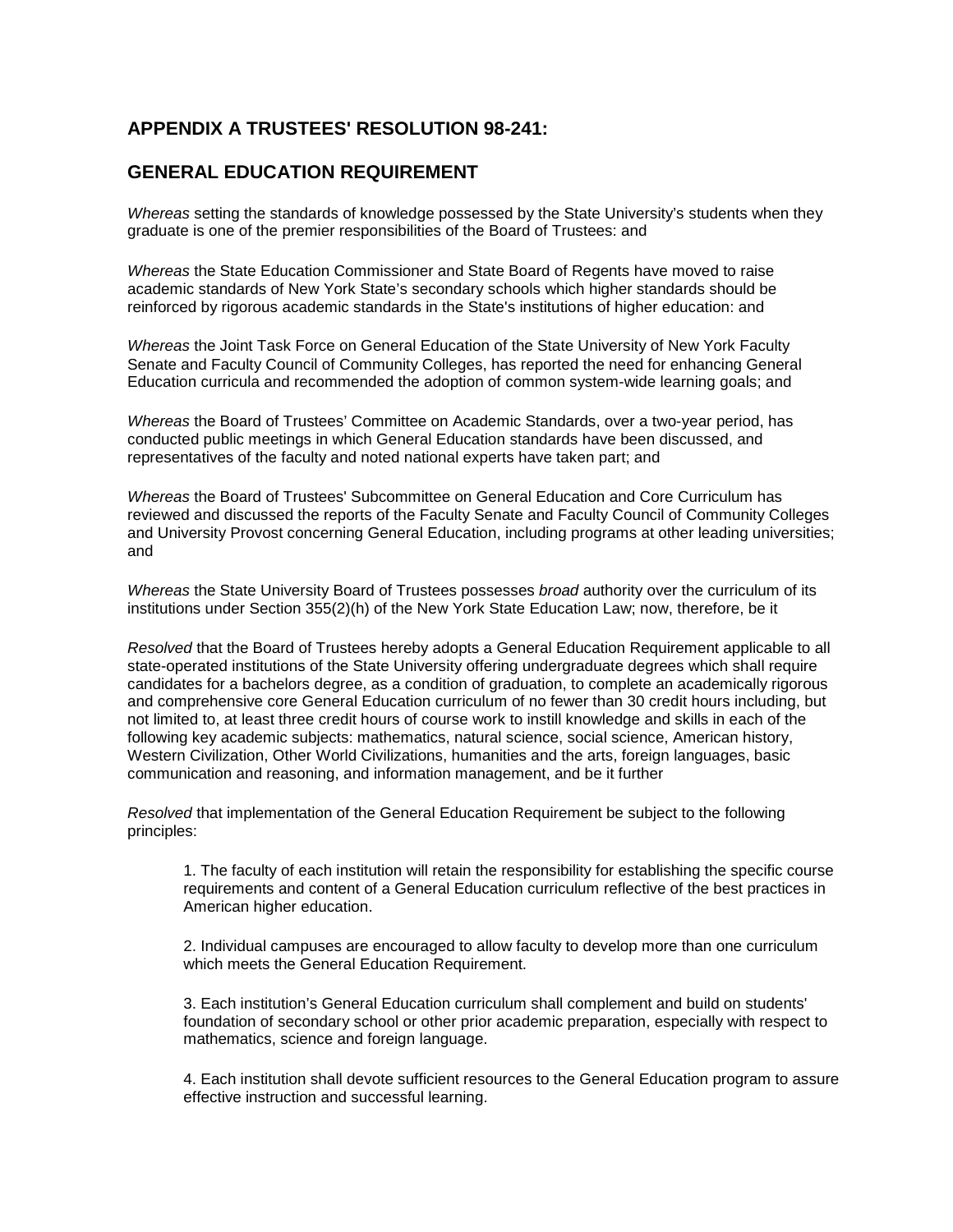5. Institutions offering Associate of Arts and Associate of Science degrees shall design their General Education Requirement so as to facilitate the ability of such Associates degree graduates to transfer into State University baccalaureate degree programs consistent with Trustees` Resolution 90-196, dated September 27, 1990.

6. Such General Education curriculum courses shall be broad, high-quality courses that provide students with a set of non-specialized, coherent and focused educational experiences throughout the college years aimed at enabling students to acquire knowledge and skills that are useful and important for all educated persons regardless of their jobs or professions.

7. The Provost of State University may establish additional guidelines and procedures for implementation of these requirements as appropriate and necessary, which guidelines may permit waiver or modifications of portions of these requirements for the Specialized Colleges, Colleges of Technology, programs awarding two-year vocational degrees and for other special circumstances.

8. The requirements shall apply to students entering the State University as freshmen beginning in the fall of 2000

## and, be it further

*Resolved* that in accordance with Section 6306(2) of the State Education Law, the State University Board of Trustees urges the boards of trustees of the community colleges operating under the program of the State University to adopt General Education Requirements and curricula consistent with the aforementioned principles; and, be it further

*Resolved* that the Provost of the State University will work with the leadership and faculty of the University's campuses to develop a means for assuring that demonstrable learning in specified General Education subjects is taking place, that a campus' implementation of General Education standards set forth in this resolution is considered in the allocation of resources to campuses and to explore ways to recognize and reward faculty who make major commitments to strengthening General Education at their campuses so as to encourage the involvement of outstanding junior and senior faculty; and, be it further

*Resolved* that the Provost of the State University will work with the leadership and faculty of the State University's campuses to implement this resolution, consistent with the Mission Review process. The Provost will advise the Board of Trustees of any additional steps that may need to be taken to insure the smooth implementation of this resolution in a fashion that enhances access and quality at the State University.

## **BACKGROUND**

This Board, under the leadership of the Academic Standards Committee and the Subcommittee on General Education and Core Curriculum has taken a keen interest in the issue of General Education standards for the campuses of the State University of New York. This interest has been in keeping with a national discussion on the subject and, within the University, is reflected in efforts undertaken by the Joint Task Force on General Education of the State University of New York Faculty Senate and Faculty Council of Community Colleges. That Task Force issued a report in January 1998 which expressed the need for enhancing General Educational curricula and recommended the adoption of common, systemwide learning goals.

Over a two-year period, the Trustees' Committee on Academic Standards has conducted public meetings in which General Education standards have been discussed and representatives of the faculty and noted national experts have taken part. Additionally, the trustees' Subcommittee on General